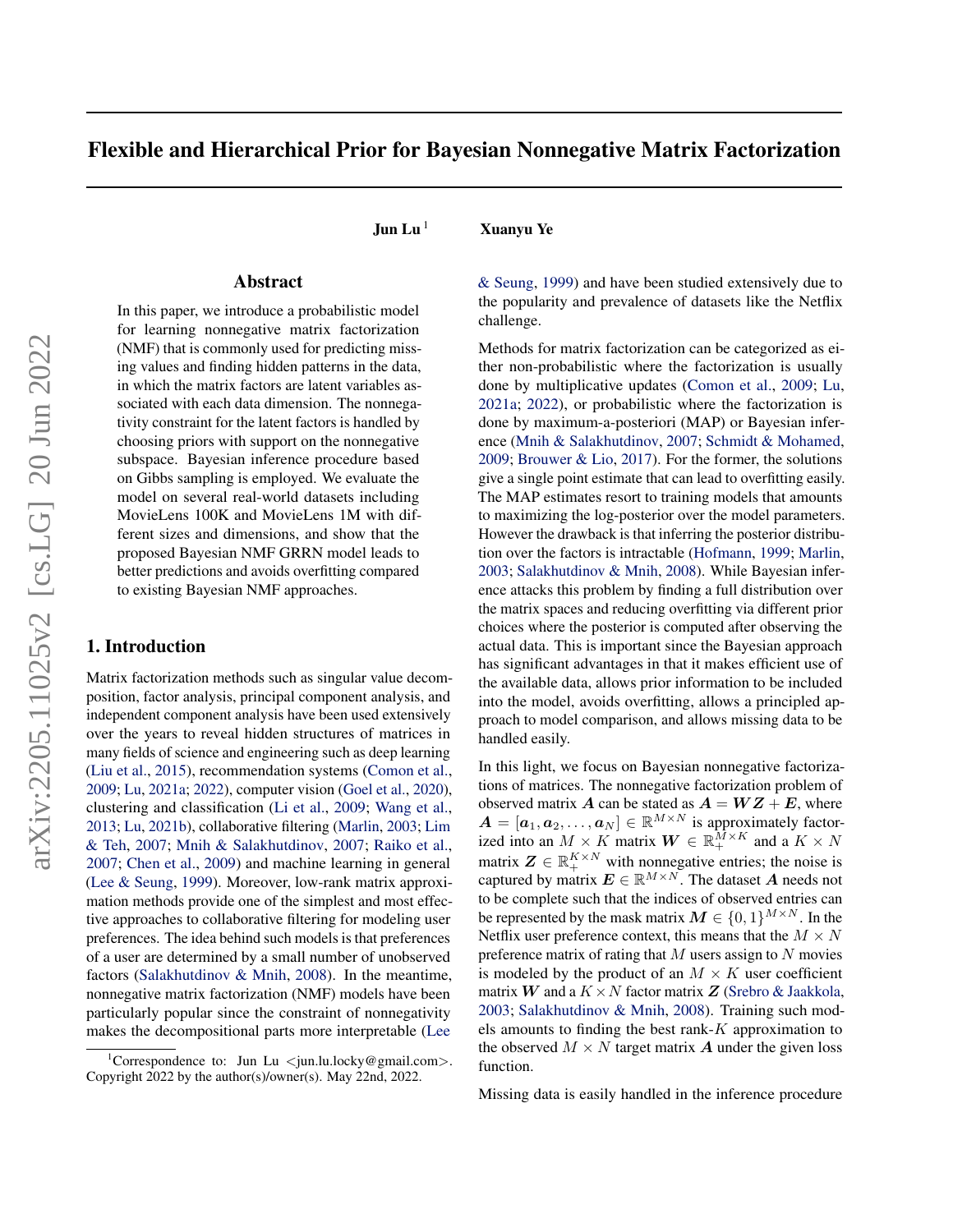<span id="page-1-0"></span>for the Bayesian NMF model by excluding the missing elements in the likelihood term. Project data vectors  $a_n$  to a smaller dimension  $z_n \in \mathbb{R}^K$  with  $K < M$ , such that the *reconstruction error* measured by mean squared error (MSE or Frobenius norm) is minimized (assume  $K$  is known):

$$
\min_{\mathbf{W},\mathbf{Z}} \sum_{n=1}^{N} \sum_{m=1}^{M} \left( a_{mn} - \mathbf{w}_{m}^{\top} \mathbf{z}_{n} \right)^{2} \cdot m_{mn}, \qquad (1)
$$

where  $\mathbf{W} = [\mathbf{w}_1^\top; \mathbf{w}_2^\top; \dots; \mathbf{w}_M^\top] \in \mathbb{R}_+^{M \times K}$  and  $\mathbf{Z} =$  $[z_1, z_2, \ldots, z_N] \in \mathbb{R}_+^{K \times N}$  contain  $w_m$ 's and  $z_n$ 's as **rows** and columns respectively, and  $a_{mn}$ ,  $m_{mn}$  are the  $(m, n)$ -th entries of data matrix  $A$  and mask matrix  $M$  respectively. The loss form in Eq. (1) is known as the *per-example loss*. And it can be equivalently written as

$$
L(\boldsymbol{W}, \boldsymbol{Z}) = \sum_{n=1}^{N} \sum_{m=1}^{M} (a_{mn} - \boldsymbol{w}_{m}^{\top} \boldsymbol{z}_{n})^{2} \cdot m_{mn}
$$
  
= ||(\boldsymbol{W} \boldsymbol{Z} - \boldsymbol{A}) \circledast \boldsymbol{M}||^{2}, (2)

where  $\circledast$  denotes the Hadamard product between matrices.

In this paper, we approach the nonnegative constraint by considering the NMF model as a latent factor model and we describe a fully specified graphical model for the problem and employ Bayesian learning methods to infer the latent factors. In this sense, explicit nonnegativity constraints are not required on the latent factors, since this is naturally taken care of by the appropriate choice of prior distribution, e.g., exponential density, half-normal density, truncated-normal density, or rectified-normal prior.

The main contribution of this paper is to propose a novel Bayesian NMF method which is flexible and has interpretable hyperpriors that shed light on the choice of hyperparameters in various applications. We propose the hierarchical model called *GRRN* NMF algorithm to both increase convergence performance and out-of-sample accuracy. While previous works propose somewhat algorithms that are also hierarchical (e.g., the GTTN in Brouwer  $\&$ [Lio](#page-7-0) [\(2017\)](#page-7-0); [Schmidt & Mohamed](#page-7-0) [\(2009\)](#page-7-0)), the methods still lack interpretability and are not flexible enough. The proposed GRRN model, a method for flexible and hierarchical Bayesian NMF, has simple conditional density forms with little extra computation. Meanwhile, the method is easy to implement. We show that our method can be successfully applied to the large, sparse, and very imbalanced Movie-User dataset, containing 100 million user/movie ratings. We also show that the proposed GRRN model significantly increases the model's predictive accuracy (held-our performance), compared to the standard Bayesian NMF models and non-probabilistic NMF models.

### 2. Related Work

There are several probabilistic NMF methods. The one uses exponential priors to enforce nonnegativity (GEE model in [Schmidt et al.](#page-7-0) [\(2009\)](#page-7-0)); the method uses truncated-normal priors to enforce nonnegativity (GTT model in [Brouwer &](#page-7-0) [Lio](#page-7-0) [\(2017\)](#page-7-0)) and is further extended by a convenient joint hyperprior (GTTN model in [Schmidt & Mohamed](#page-7-0) [\(2009\)](#page-7-0); [Brouwer & Lio](#page-7-0) [\(2017\)](#page-7-0)). GEE and GTT models are simply using exponential or truncated-normal priors to enforce nonnegativity in which case the models are sensitive to choices of hyperparameters. The GTTN model partly solves this problem while the posterior parameters are not easy to interpret such that the parameters of the hyperprior are not easy to be decided either (see Appendix [B](#page-9-0) for a detailed discussion on the inference). We propose a new hierarchical prior for Bayesian NMF models, which is designed to favor both flexibilities of parameter choices and interpretability of the parameters. The proposed GRRN model introduces an extra parameter that controls the behaviors of the prior densities on the latent variables. And this is key to increasing both the in-sample performance and out-of-sample accuracy.

### 2.1. Probability Distributions

We introduce all notations and probability distribution in this section.

 $\mathcal{N}(x|\mu, \tau^{-1}) = \sqrt{\frac{\tau}{2\pi}} \exp\{-\frac{\tau}{2}(x-\mu)^2\}$  is a Gaussian distribution with mean  $\mu$  and precision  $\tau$  (variance  $\sigma^2 = \tau^{-1}$ ).  $\mathcal{G}(x|\alpha,\beta) = \frac{\beta^{\alpha}}{\Gamma(\alpha)}$  $\frac{\beta^{\alpha}}{\Gamma(\alpha)} x^{\alpha-1} \exp\{-\beta x\} u(x)$  is a Gamma distribution where  $\Gamma(\cdot)$  is the gamma function and  $u(x)$  is the unit step function that has a value of 1 when  $x \ge 0$  and 0 otherwise.

$$
\mathcal{G}^{-1}(x|\alpha,\beta) = \frac{\beta^{\alpha}}{\Gamma(\alpha)} x^{-\alpha-1} \exp\{-\frac{\beta}{x}\} u(x)
$$
 is an inverse-Gamma distribution.

 $\mathcal{E}(x|\lambda) = \lambda \exp\{-\lambda x\}u(x)$  is an exponential distribution.  $\mathcal{TN}(x|\mu,\tau^{-1})=$  $\sqrt{\frac{\tau}{2\pi}} \exp\{-\frac{\tau}{2}(x-\mu)^2\}$  $\frac{\exp(-\frac{2}{2}(x-\mu)^{-1})}{1-\Phi(-\mu\sqrt{\tau})}u(x)$  is a truncatednormal (TN) with zero density below  $x = 0$  and renormalized to integrate to one.  $\mu$  and  $\tau$  are known as the "parent" mean" and "parent precision".  $\Phi(\cdot)$  is the cumulative distribution function of standard normal density  $\mathcal{N}(0, 1)$ .

 $\mathcal{RN}(x|\mu,\tau^{-1},\lambda) = \frac{1}{C} \cdot \mathcal{N}(x|\mu,\tau^{-1}) \cdot \mathcal{E}(x|\lambda) =$  $\mathcal{TN}(x|\frac{\tau\mu-\lambda}{\tau},\tau^{-1})$  is known as the rectified-normal (RN) distribution with "parent mean"  $\mu$  and "parent precision"  $\tau$ . The RN distribution is a more flexible distribution with zero density below  $x = 0$  than the TN distribution in the sense that it has an extra variable  $\lambda$  to control the behavior of the density.  $C$  is a constant given by

$$
C(\mu, \tau, \lambda) = \lambda \left( 1 - \Phi(-\frac{\tau \mu - \lambda}{\sqrt{\tau}}) \right) \exp \left\{-\mu \lambda + \frac{\lambda^2}{2\tau} \right\},\,
$$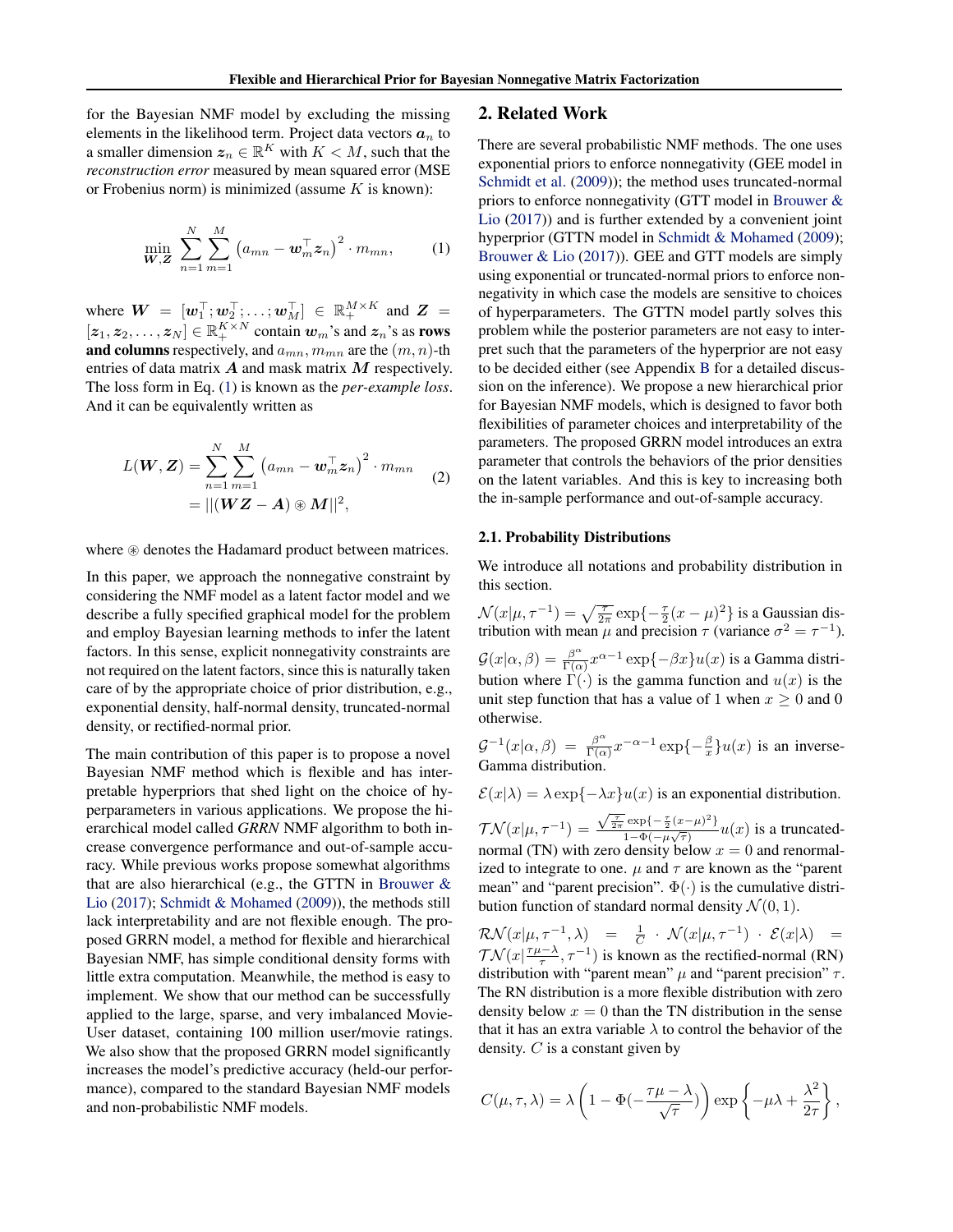<span id="page-2-0"></span>which is a function with respect to  $\{\mu, \tau, \lambda\}$ . Note in some texts, the TN distribution is termed as a RN distribution (e.g., [Schmidt & Mohamed](#page-7-0) [\(2009\)](#page-7-0)). However, we here differentiate the two distributions where the reason will be clear in the sequel.

## 3. Gaussian Rectified-Normal and Hierarchical Prior (GRRN) Model

### 3.1. Flexible and Hierarchical Model



Figure 1: Graphical representation of GRRN model. Orange circles represent observed and latent variables, green circles denote prior variables, and plates represent repeated variables. "/" in the variable represents "or", and comma "," in the variable represents "and".

We view the data  $A$  as being produced according to the probabilistic generative process shown in Figure 1. The observed data  $(m, n)$ -th entry  $a_{mn}$  of matrix **A** is modeled using a Gaussian likelihood function with variance  $\sigma^2$  and mean given by the latent decomposition  $w_m^{\top} z_n$  (Eq. [\(1\)](#page-1-0)),

$$
p(a_{mn}|\mathbf{w}_m^{\top}\mathbf{z}_n, \sigma^2) = \mathcal{N}(a_{mn}|\mathbf{w}_m^{\top}\mathbf{z}_n, \sigma^2).
$$
 (3)

We choose a conjugate prior over the data variance, an inverse-Gamma distribution with shape  $\alpha_{\sigma}$  and scale  $\beta_{\sigma}$ ,

$$
p(\sigma^2|\alpha_{\sigma}, \beta_{\sigma}) = \mathcal{G}^{-1}(\sigma^2|\alpha_{\sigma}, \beta_{\sigma}). \tag{4}
$$

While it can also be equivalently given a conjugate Gamma prior over the precision and we shall not repeat the details.

We treat the latent variables  $w_{mk}$ 's (and  $z_{kn}$ 's) as random variables. And we need prior densities over these latent variables to express beliefs for their values, e.g., nonnegativity in this context though there are many other constraints (semi-nonnegativity in [Ding et al.](#page-7-0) [\(2008\)](#page-7-0), discreteness in [Gopalan et al.](#page-7-0) [\(2014;](#page-7-0) [2015\)](#page-7-0)). Here we assume further that the latent variables  $w_{mk}$ 's are independently drawn from a rectified-normal prior

$$
p(w_{mk}|\cdot) = \mathcal{RN}(w_{mk}|\mu_{mk}^W, (\tau_{mk}^W)^{-1}, \lambda_{mk}^W). \tag{5}
$$

Similarly, the latent variables  $z_{kn}$ 's are also drawn from the same rectified-normal prior. This prior serves to enforce the nonnegativity constraint on the components  $W, Z$ , and is conjugate to the Gaussian likelihood. In some scenarios, the two sets of latent variables can be drawn from two different rectified-normal priors, e.g., enforcing sparsity in  $W$  while non-sparsity in  $Z$ . And we shall not consider this case as it is not the main interest of this paper. The posterior density is a truncated-normal distribution that is a special rectified-normal distribution.

To further favor flexibility, we choose a convenient joint hyperprior density over the parameters  $\{\mu_{mk}^W, \tau_{mk}^W, \lambda_{mk}^W\}$  of RN prior in Eq. (5), namely, the RN-scaled-normal-Gamma (RNSNG) prior,

$$
p(\mu_{mk}^{W}, \tau_{mk}^{W}, \lambda_{mk}^{W}| \cdot)
$$
  
=  $\mathcal{R}\mathcal{N}\mathcal{S}\mathcal{N}\mathcal{G}(\mu_{mk}^{W}, \tau_{mk}^{W}, \lambda_{mk}^{W}|\mu_{\mu}, \tau_{\mu}, a, b, \alpha_{\lambda}, \beta_{\lambda})$   
=  $C(\mu_{mk}^{W}, \tau_{mk}^{W}, \lambda_{mk}^{W}) \cdot \mathcal{N}(\mu_{mk}^{W}|\mu_{\mu}, (\tau_{\mu})^{-1})$   
 $\cdot \mathcal{G}(\tau_{mk}^{W}|a, b) \cdot \mathcal{G}(\lambda_{mk}^{W}|\alpha_{\lambda}, \beta_{\lambda});$  (6)

This prior can decouple parameters  $\mu_{mk}^W, \tau_{mk}^W, \lambda_{mk}^W$ , and the posterior conditional densities of them are Gaussian, Gamma, and Gamma respectively due to this convenient scale.

Terminology There are three types of choices we make that determine the specific type of matrix decomposition model we use, namely, the likelihood function, the priors we place over the factor matrices  $W$  and  $Z$ , and whether we use any further hierarchical priors. We will call the model by the density function in the order of the types of likelihood and priors. For example, if the likelihood function for the model is chosen to be a Gaussian density, and the two prior density functions are selected to be exponential density and Gaussian density functions respectively, then the model will be denoted as Gaussian Exponential-Gaussian (GEG) model. Sometimes, we will put a hyperprior over the parameters of the prior density functions, e.g., we put a Gamma prior over the Gaussian density, then it will further be termed as Gaussian Exponential-Gaussian Gamma (GEGA) model. In this sense, the proposed hierarchical model is named the *GRRN* model.

### 3.2. Gibbs Sampler

In this paper, we use Gibbs sampling since it tends to be very accurate at finding the true posterior. Other than this method, variational Bayesian inference can be an alternative way but we shall not go into the details. We shortly describe the posterior conditional density in this section. A detailed derivation can be found in Appendix [A.](#page-8-0) The conditional density for  $\mu_{mk}^W$  is a truncated-normal (a special rectified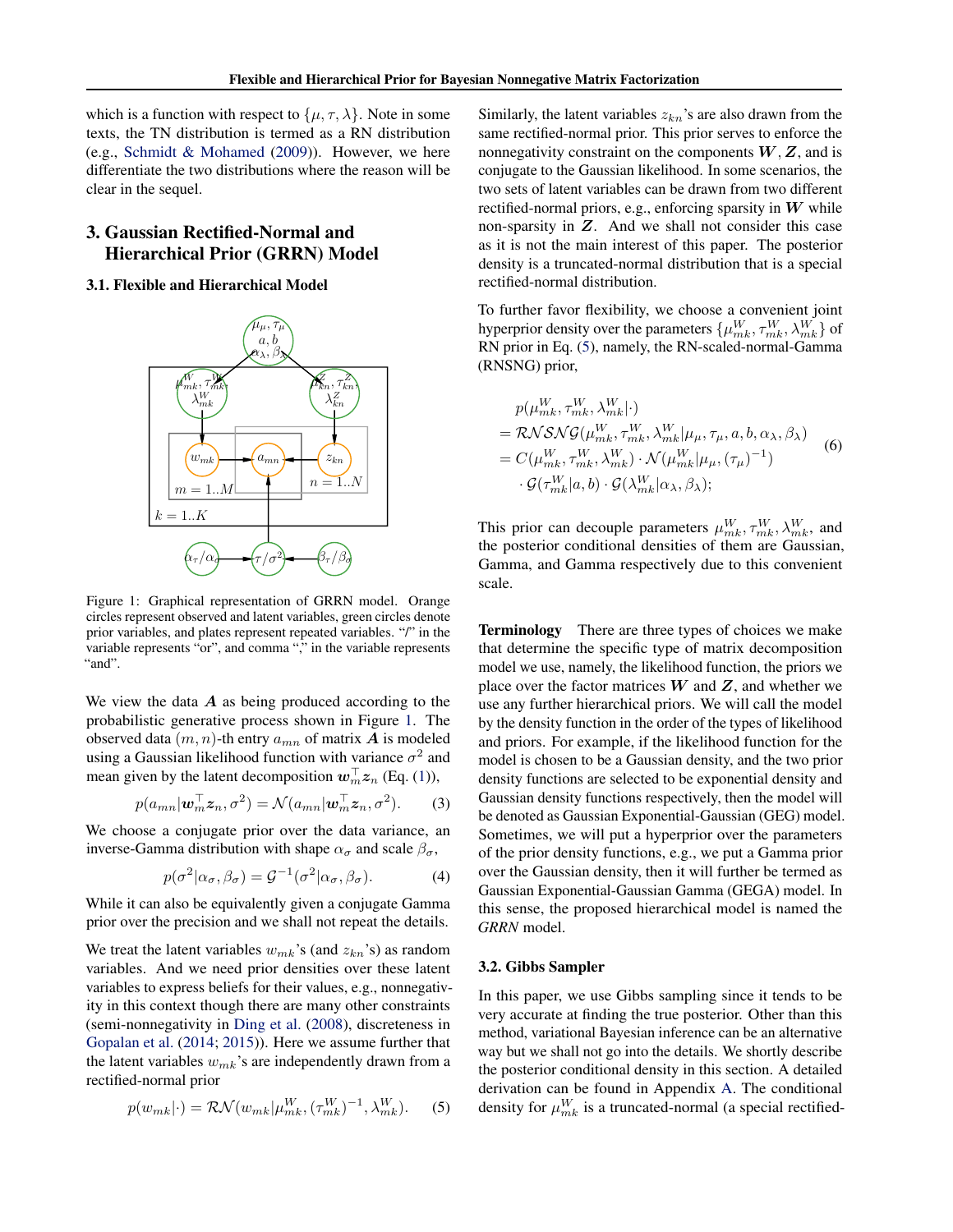<span id="page-3-0"></span>Algorithm 1 Gibbs sampler for GRRN. The procedure presented here may not be efficient but is explanatory. A more efficient one can be implemented in a vectorized manner. By default, uninformative priors are  $\alpha_{\sigma} = \beta_{\sigma} = 1$ ,  $\mu_{\mu} = 0$ ,  $\tau_{\mu} = 0.1, a = b = 1, \alpha_{\lambda} = 1, \beta_{\lambda} = \sqrt{\frac{m_0}{K}}.$ 1: **Input:** Choose parameters  $\alpha_{\sigma}$ ,  $\beta_{\sigma}$ ,  $\mu_{\mu}$ ,  $\tau_{\mu}$ ,  $a$ ,  $b$ ,  $\alpha_{\lambda}$ ,  $\beta_{\lambda}$ ; 2: for  $t = 1$  to T do 3: for  $k = 1$  to  $K$  do 4: for  $m = 1$  to  $M$  do 5: Sample  $w_{mk}$  from Eq. (10); 6: Sample  $\mu_{mk}^W$  from Eq. (7); 7: Sample  $\tau_{mk}^W$  from Eq. (8); 8: Sample  $\lambda_{mk}^W$  from Eq. (9); 9: end for 10: **for**  $n = 1$  to N **do** 11: Sample  $z_{kn}$  from symmetry of Eq. (10);<br>12: Sample  $\mu_{kn}^Z$  from symmetry of Eq. (7); 12: Sample  $\mu_{kn}^Z$  from symmetry of Eq. (7); 13: Sample  $\tau_{k,n}^{\overline{Z}}$  from symmetry of Eq. (8); 14: Sample  $\lambda_{kn}^Z$  from symmetry of Eq. (9); 15: end for 16: end for 17: Sample  $\sigma^2$  from  $p(\sigma^2 | W, Z, A)$  in Eq. [\(11\)](#page-4-0); 18: Report loss in Eq. [\(2\)](#page-1-0), stop if it converges. 19: end for

20: Report mean loss in Eq. [\(2\)](#page-1-0) after burn-in iterations.

normal, see Section [2.1\)](#page-1-0),

$$
p(\mu_{mk}^{W}|\tau_{mk}^{W}, \lambda_{mk}^{W}, \mu_{\mu}, \tau_{\mu}, a, b, \alpha_{\lambda}, \beta_{\lambda}, w_{mk})
$$
  

$$
\propto \mathcal{RN}(w_{mk}|\mu_{mk}^{W}, \frac{1}{\tau_{mk}^{W}}, \lambda_{mk}^{W})C(\mu_{mk}^{W}, \tau_{mk}^{W}, \lambda_{mk}^{W})
$$
  

$$
\mathcal{N}(\mu_{mk}^{W}|\mu_{\mu}, (\tau_{\mu})^{-1})\mathcal{G}(\tau_{mk}^{W}|a, b)\mathcal{G}(\lambda_{mk}^{W}|\alpha_{\lambda}, \beta_{\lambda})
$$
  

$$
\propto \mathcal{N}(\mu_{mk}^{W}|\widetilde{m}, \widetilde{t}^{-1}) \cdot u(\mu_{mk}^{W}) \propto \mathcal{N}(\mu_{mk}^{W}|\widetilde{m}, \widetilde{t}^{-1}),
$$
 (7)

where  $\tilde{t} = \tau_{mk}^W + \tau_{\mu}, \tilde{m} = (\tau_{mk}^W w_{mk} + \tau_{\mu} \mu_{\mu}) / \tilde{t}$  are the pos-<br>terior mean and precision respectively. The samples  $w_{\mu}$ , 's terior mean and precision respectively. The samples  $w_{mk}$ 's are nonnegative due to the rectification in the distribution (by exponential distribution inside the density). However, this mean parameter  $\mu_{mk}^W$  is not limited to be nonnegative.

The conditional density for  $\tau_{mk}^W$  is a Gamma distribution,

$$
p(\tau_{mk}^{W} | \mu_{mk}^{W}, \lambda_{mk}^{W}, \mu_{\mu}, \tau_{\mu}, a, b, \alpha_{\lambda}, \beta_{\lambda}, w_{mk})
$$
  

$$
\propto \mathcal{RN}(w_{mk} | \mu_{mk}^{W}, \frac{1}{\tau_{mk}^{W}}, \lambda_{mk}^{W}) C(\mu_{mk}^{W}, \tau_{mk}^{W}, \lambda_{mk}^{W})
$$
  

$$
\mathcal{N}(\mu_{mk}^{W} | \mu_{\mu}, (\tau_{\mu})^{-1}) \mathcal{G}(\tau_{mk}^{W} | a, b) \mathcal{G}(\lambda_{mk}^{W} | \alpha_{\lambda}, \beta_{\lambda})
$$
  

$$
\propto \mathcal{G}(\tau_{mk}^{W} | \tilde{a}, \tilde{b}),
$$
 (8)

where  $\widetilde{a} = a + \frac{1}{2}, \widetilde{b} = b + \frac{(w_{mk} - \mu_{mk}^W)^2}{2}$  $\frac{2\mu_{mk}}{2}$  are the posterior shape and scale parameters.

Furthermore, the conditional density for  $\lambda_{mk}^W$  is also a

Gamma distribution,

$$
p(\lambda_{mk}^{W} | \mu_{mk}^{W}, \tau_{mk}^{W}, \mu_{\mu}, \tau_{\mu}, a, b, \alpha_{\lambda}, \beta_{\lambda}, w_{mk})
$$
  

$$
\propto \mathcal{RN}(w_{mk} | \mu_{mk}^{W}, \frac{1}{\tau_{mk}^{W}}, \lambda_{mk}^{W}) C(\mu_{mk}^{W}, \tau_{mk}^{W}, \lambda_{mk}^{W})
$$
  

$$
\mathcal{N}(\mu_{mk}^{W} | \mu_{\mu}, (\tau_{\mu})^{-1}) \mathcal{G}(\tau_{mk}^{W} | a, b) \mathcal{G}(\lambda_{mk}^{W} | \alpha_{\lambda}, \beta_{\lambda})
$$
  

$$
\propto \mathcal{G}(\lambda_{mk}^{W} | \widetilde{\alpha_{\lambda}}, \widetilde{\beta_{\lambda}}),
$$
 (9)

where  $\widetilde{\alpha_{\lambda}} = \alpha_{\lambda} + 1$ ,  $\widetilde{\beta_{\lambda}} = \beta_{\lambda} + w_{mk}$ . The importance for this hierarchical prior is revealed that, from this conditional density, the prior parameter  $\alpha_{\lambda}$  can be interpreted as the number of prior observations, and  $\beta_{\lambda}$  as the prior value of  $w_{mk}$ . On the one hand, an uninformative choice for  $\alpha_{\lambda}$  is  $\alpha_{\lambda} = 1$ . On the other hand, if one prefers a sparse decomposition with larger regularization on the model,  $\beta_{\lambda}$  can be chosen as a small value, e.g.,  $\beta_{\lambda} = 0.01$ . Or a large value, e.g.,  $\beta_{\lambda} = 100$ , can be applied since we are in the NMF context; a large value in  $W$  will enforce the counterparts in Z to have small values. While, an *uninformative choice* for  $\beta_{\lambda}$  is as follows. Suppose the mean of matrix A is  $m_0$ , then  $\beta_{\lambda}$  can be set as  $\beta_{\lambda} = \sqrt{\frac{m_0}{K}}$  where the K is the latent dimension such that each prior entry  $a_{mn} = \boldsymbol{w}_m^\top \boldsymbol{z}_n$  is equal to  $m_0$ . After developing this hierarchical prior, we realize its similarity with the GTTN model (first introduced in a tensor decomposition context [\(Schmidt & Mohamed,](#page-7-0) [2009\)](#page-7-0), and further discussed in [Brouwer & Lio](#page-7-0) [\(2017\)](#page-7-0)). However, the parameters in conditional densities of GTTN model lack interpretation and flexibility so that there is no guidelines for parameter tuning when the performance is poor. The proposed GRRN model, on the other hand, can work well generally when we select the uninformative prior  $\beta_{\lambda} = \sqrt{\frac{m_0}{K}}$ ; moreover, one can even set  $\beta_{\lambda} = 20 \cdot \sqrt{\frac{m_0}{K}}$  or  $0.1 \cdot \sqrt{\frac{m_0}{K}}$  if one prefers a larger regularization as mentioned above.

The conditional density of  $w_{mk}$  is a truncated-normal density. Denote all elements of W except  $w_{mk}$  as  $W_{-mk}$ , we then have

$$
p(w_{mk}|\sigma^2, \mathbf{W}_{-mk}, \mathbf{Z}, \mu_{mk}^W, \tau_{mk}^W, \lambda_{mk}^W)
$$
  
\n
$$
\propto p(\mathbf{A}|\mathbf{W}, \mathbf{Z}, \sigma^2) \times p(w_{mk}|\mu_{mk}, (\tau_{mk})^{-1}, \lambda_{mk})
$$
  
\n
$$
\propto \prod_{i,j=1}^{M,N} \mathcal{N}(a_{ij}|\mathbf{w}_i^{\top}\mathbf{z}_j, \sigma^2) \mathcal{TN}(\frac{\tau_{mk}^W \mu_{mk}^W - \lambda_{mk}^W}{\tau_{mk}^W}, \frac{1}{\tau_{mk}})
$$
  
\n
$$
\propto \mathcal{TN}(w_{mk}|\widetilde{\mu_{mk}}, \widetilde{\sigma}_{mk}^2),
$$
\n(10)

where  $\widetilde{\sigma}_{mk}^2 = \frac{\sigma^2}{\sum_{i=1}^N z_{ki}^2}$  $\frac{\sigma^2}{\sum_{j=1}^N z_{kj}^2 + \tau_{mk}^W \cdot \sigma^2}$  is the posterior "parent variance" of the normal distribution with posterior "parent mean"

$$
\widetilde{\mu_{mk}} = \left(\frac{1}{\sigma^2} \sum_{j=1}^N z_{kj}(a_{mj} - \sum_{i \neq k}^K w_{mk} z_{ij}) + \tau_{mk}^W \mu'\right) \cdot \widetilde{\sigma_{mk}^2}
$$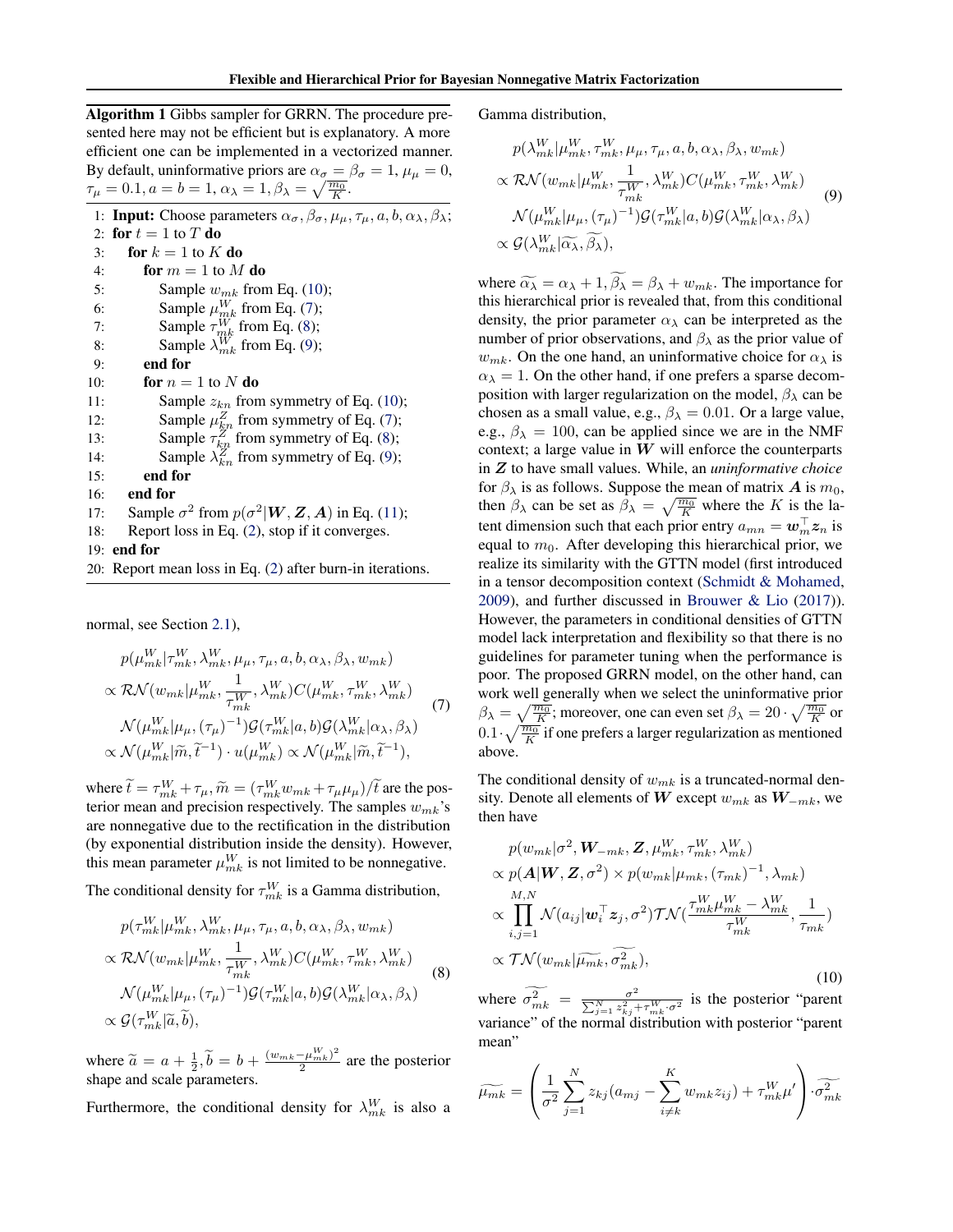Flexible and Hierarchical Prior for Bayesian Nonnegative Matrix Factorization

<span id="page-4-0"></span>

Figure 2: Convergence of the models on the MovieLens 100K (upper) and the MovieLens 1M (lower) datasets, measuring the training data fit (mean squared error). When increasing latent dimension  $K$ , the proposed GRRN continues to increase the performance; while other models start to decrease on the MovieLens 100K dataset or stop increasing on the MovieLens 1M dataset.

with  $\mu' = \frac{\tau_{mk}^W \mu_{mk}^W - \lambda_{mk}^W}{\tau_{mk}^W}$  being the "parent mean" of the truncated-normal density  $\frac{1}{1}$ .

Due to symmetry, the conditional expression for  $z_{kn}$ ,  $\mu_{kn}^Z$ ,  $\tau_{kn}^Z$ , and  $\lambda_{kn}^Z$  can be easily derived similarly; and we shall not go into the details.

Finally, the conditional density of  $\sigma^2$  is an inverse-Gamma distribution by conjugacy,

$$
p(\sigma^2 | \mathbf{W}, \mathbf{Z}, \mathbf{A}) = \mathcal{G}^{-1}(\sigma^2 | \widetilde{\alpha}_{\sigma}, \widetilde{\beta}_{\sigma}), \tag{11}
$$

where  $\widetilde{\alpha_{\sigma}} = \frac{MN}{2} + \alpha_{\sigma}, \widetilde{\beta_{\sigma}} = \frac{1}{2} \sum_{i,j=1}^{M,N} (a_{ij} - \mathbf{w}_{i}^{\top} \mathbf{z}_{j})^{2} + \beta_{\sigma}.$ <br>The full procedure is formulated in Algorithm 1 The full procedure is formulated in Algorithm [1.](#page-3-0)

## 3.3. Computational Complexity

The adopted Gibbs sampling method for GRRN model has complexity  $\mathcal{O}(MNK^2)$  where the most costs come from the update on the conditional density of  $w_{mk}$  and  $z_{kn}$ . In the meantime, all the methods we use to compare the results (GEE, GTT, GTTN) have complexity  $\mathcal{O}(MNK^2)$ . Compared to the GTTN model, the proposed GRRN model only has an extra cost on the update of  $\lambda_{mk}^W$  which does not amount to the bottleneck of the algorithm.

| <b>Dataset</b> |       |      | Rows Columns Fraction obs. |
|----------------|-------|------|----------------------------|
| MovieLens 100K | - 943 | 1473 | 0.072                      |
| MovieLens 1M   | 6040  | 3503 | 0.047                      |

Table 1: Dataset description. 99,723 and 999,917 observed entries for MovieLens 100K and MovieLens 1M datasets respectively (user vectors or movie vectors with less than 3 observed entries are cleaned). MovieLens 100K is relatively a small dataset and the MovieLens 1M tends to be large; while both of them are sparse.



Figure 3: Data distribution of MovieLens 100K and MovieLens 1M datasets. The MovieLens 1M dataset has a larger fraction of users who give a rate of 5 and a smaller fraction for rates of 3.

## 4. Experiments

To evaluate the strategy and demonstrate the main advantages of the proposed GRRN method, we conduct experiments with different analysis tasks; and different data sets including the MovieLens 100K and the MovieLens 1M from

<sup>&</sup>lt;sup>1</sup>To simplify matters, we assume that there are no missing ratings firstly. Note here if the data contains missing entries, the summation in  $\widetilde{\mu_{mk}}$  contains only the observed ones. Thus the algorithm can be used to predict the missing entries.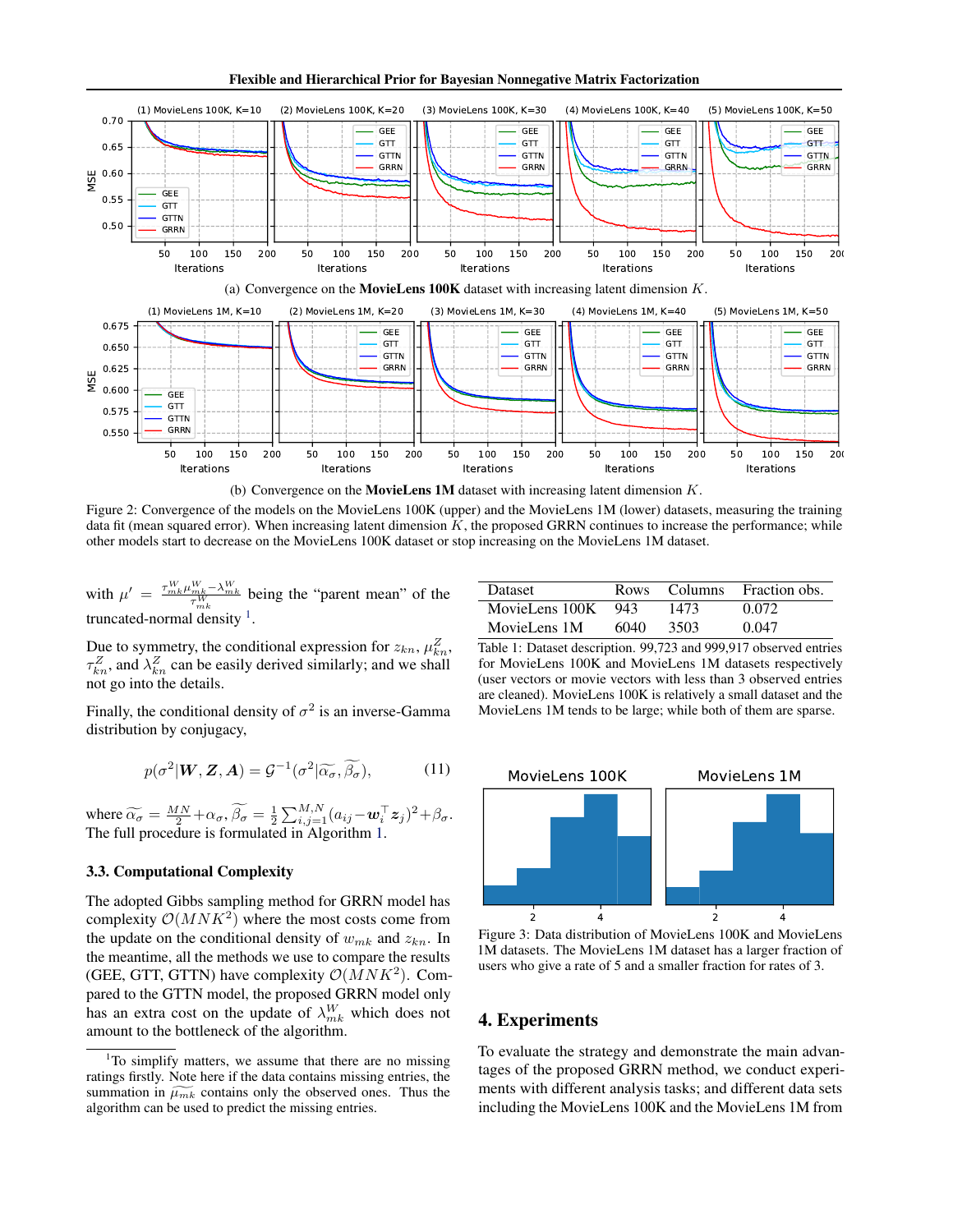<span id="page-5-0"></span>movie ratings for different users [\(Harper & Konstan,](#page-7-0) [2015\)](#page-7-0). The datasets have a range from one to five stars with around 100,000 and 1,000,000 ratings respectively and we want to predict the missing entries for users so that we can recommend the movies they like (user vectors or movie vectors with less than 3 observed entries are cleaned). A summary of the two datasets can be seen in Table [1](#page-4-0) and their distributions are shown in Figure [3.](#page-4-0) The MovieLens 1M dataset has a larger fraction of users who give a rate of 5 and a smaller fraction for rates of 3. We can see that the MovieLens 100K is relatively a small dataset and the MovieLens 1M tends to be large; while both of them are sparse. On the other hand, the MovieLens 1M dataset not only has a larger number in the users, but also has an increased dimension (the number of movies) making it a harder task to evaluate.

In all scenarios, same parameter initialization is adopted when conducting different tasks. We compare the results in terms of convergence speed and generalization. In a wide range of scenarios across various models, GRRN improves convergence rates, and leads to out-of-sample performances that are as good or better than existing Bayesian NMF models.

### 4.1. Hyperparameters

We follow the default hyperparameter setups in [Brouwer](#page-7-0) [& Lio](#page-7-0) [\(2017\)](#page-7-0). We use  $\{\lambda_{mk}^W\} = \{\lambda_{kn}^Z\} = 0.1$  (GEE);  $\{\mu_{mk}^Z\} = \{\mu_{kn}^Z\} = 0, \{\tau_{mk}^Z\} = \{\tau_{kn}^Z\} = 0.1$  (GTT); uninformative  $\alpha_{\sigma} = \beta_{\sigma} = 1$  (Gaussian likelihood in GEE, GTT, GTTN, GRRN);  $\mu_{\mu} = 0$ ,  $\tau_{\mu} = 0.1$ ,  $a = b = 1$  (hyperprior in GTTN, GRRN);  $\alpha_{\lambda} = 1, \beta_{\lambda} = \sqrt{\frac{m_0}{K}}$  (hyperprior in GRRN). These are very weak prior choices and the models are not sensitive to them [\(Brouwer & Lio,](#page-7-0) [2017\)](#page-7-0). As long as the hyperparameters are set, the observed or unobserved variables are initialized from random draws as this initialization procedure provides a better initial guess of the right patterns in the matrices. In all experiments, we run the Gibbs sampler 500 iterations with a burn-in of 400 iterations as the convergence analysis shows the algorithm can converge in less than 200 iterations.

#### 4.2. Convergence Analysis

Firstly we compare the convergence in terms of iterations on the MovieLens 100K and MovieLens 1M datasets. We run each model with  $K = 10, 20, 30, 40, 50$ , and the loss is measured by mean squared error (MSE). Figure [2](#page-4-0) shows the average convergence results of ten repeats. On the Movie-Lens 1M dataset, all the methods converge to better performance with smaller MSE when increasing latent dimension  $K$ ; while the performance of GRRN is better than the other models. Moreover, we observe that the convergence results of GTT and GTTN models are rather close since they share similar hidden structures though GTTN is a hierarchical

| \Models\<br>Κ | <b>GEE</b> | <b>GTT</b> | <b>GTTN</b> | <b>GRRN</b> |
|---------------|------------|------------|-------------|-------------|
| $K=20$        | 1.18       | 1.06       | 1.07        | 1.02        |
| $K=30$        | 1.43       | 1.18       | 1.20        | 1.00        |
| $K=40$        | 1.86       | 1.42       | 1.45        | 0.98        |
| $K = 50$      | 2.63       | 1.84       | 1.89        | 0.97        |
| $K=20$        | 3.47       | 1.46       | 1.57        | 1.10        |
| $K=30$        | 6.86       | 2.27       | 2.52        | 1.05        |
| $K=40$        | 17056.27   | 4.07       | 4.79        | 1.04        |
| $K = 50$      | 236750.39  | 2650.21    | 5452.18     | 1.05        |
|               |            |            |             |             |

Table 2: Mean squared error measure when 97% (upper table) and 98% (lower table) of data is unobserved for MovieLens 100K dataset. The performance of the proposed GRRN model is only a little worse when increasing the fraction of unobserved from 97% to 98%. Similar situations can be observed in the MovieLens 1M experiment.

model. On the other hand, when conducting on the Movie-Len 100K dataset and increasing the feature dimension  $K$ , the GRRN model continues to converge to better performance with MSE continuing to decrease. However, GEE, GTT, and GTTN models first converge to a better performance and then start to diverge with larger MSE observed or stop improving at all when increasing latent dimension K. From this perspective, GRRN is a better choice for data reduction compared to other Bayesian NMF models.

### 4.3. Noise Sensitivity

We further measure the noise sensitivity of different models with predictive performance when the datasets are noisy. To see this, we add different levels of Gaussian noise to the data. We add levels of  $\{0\%, 10\%, \ldots\}$ 20%, 50%, 100%, 200%, 500%, 1000%} noise-to-signal ratio noise (which is the ratio of the variance of the added Gaussian noise to the variance of the data). The results for the MovieLens 100K with  $K = 50$  are shown in Figure 4. We observe that the proposed GRRN model performs similarly to other NMF models. Similar results can be found on the MovieLens  $1M$  dataset and other  $K$  values and we shall not repeat the details.



Figure 4: Ratio of the variance of data to the MSE of the predictions. The higher the better.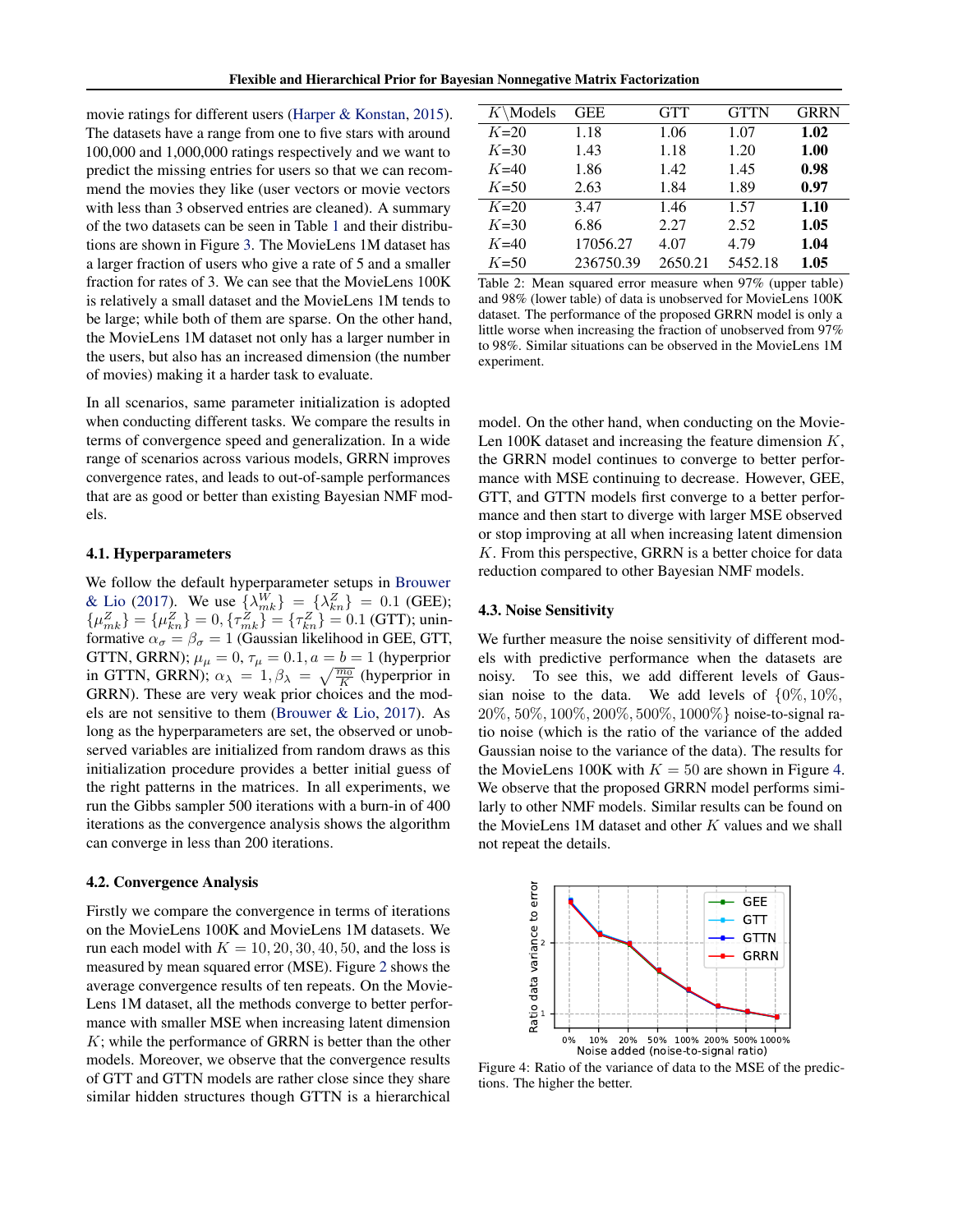Flexible and Hierarchical Prior for Bayesian Nonnegative Matrix Factorization



Figure 5: Predictive results on the MovieLens 100K (upper) and MovieLens 1M (lower) datasets with the least fractions of unobserved data being 0.928 and 0.953 respectively (Table [1\)](#page-4-0). We measure the predictive performance (mean squared error) on a held-out dataset for different fractions of unobserved data. The blue and red arrows compare the MSEs of GTTN and GRRN models when the fractions of unobserved data are 0.96 and 0.98 respectively.

#### 4.4. Predictive Analysis

The training performance of the GRRN model steadily improves as the model complexity grows. Inspired by this result, we measure the predictive performance when the sparsity of the data increases to see whether the models overfit or not. For different fractions of unobserved data, we randomly split the data based on that fraction, train the model on the observed data, and measure the performance on the held-out test data. Again, we increase K from  $K = 20$  to  $K = 30, 40, 50$  for all models. The average MSE of ten repeats is given in Figure 5. We observe that when  $K = 20$ and the fraction of unobserved data is relatively a small value (e.g., fraction unobserved  $= 0.93$  in Figure 5(a) and fraction unobserved =  $0.96$  in Figure  $5(b)$ ), all the models perform similarly (GRRN is only slightly better). However, when the fraction of unobserved data increases or the latent dimension K increases, GRRN performs much better than the other models.

Table [2](#page-5-0) shows MSE predictions of different models when the fraction of unobserved data is 97% and 98%. We observe that the performance of the proposed GRRN model is only a little worse when increasing the fraction of unobserved from 97% to 98% showing the proposed GRRN model is more robust with less overfitting. While for other competitive models, the performances become extremely worse in this scenario. From Figure [2,](#page-4-0) we see that GEE can converge to a better in-sample performance generally; this leads to a worse

out-of-sample performance as shown in Figure 5 (compared to GTT and GTTN). However, the proposed GRRN has both better in-sample and out-of-sample performances from this experiment making it a more robust choice in predicting missing entries. Similar situations can be observed in the MovieLens 1M case.

We also add a popular non-probabilistic NMF (NP-NMF) model to see the predictive results [\(Lee & Seung,](#page-7-0) [2000\)](#page-7-0). Empirical results (grey lines in Figure 5) show that the NP-NMF can overfit easily compared to Bayesian NMF approaches even when the fraction of unobserved data is relatively small and latent dimension  $K$  is small though the issue is less severer in the MovieLens 1M dataset.

## 5. Conclusion

The aim of this paper is to solve the issue of hyperparameter choice in the Bayesian NMF context for collaborative filtering, factor analysis, and many other problems. We propose a simple and computationally efficient algorithm that requires little extra computation and is easy to implement for nonnegative matrix factorization. Overall, we show that the proposed GRRN model is a versatile algorithm that has better convergence results and out-of-sample performances on both small and large datasets. GRRN is able to avoid problems of overfitting which is common in the standard non-probabilistic NMF model and other Bayesian NMF models.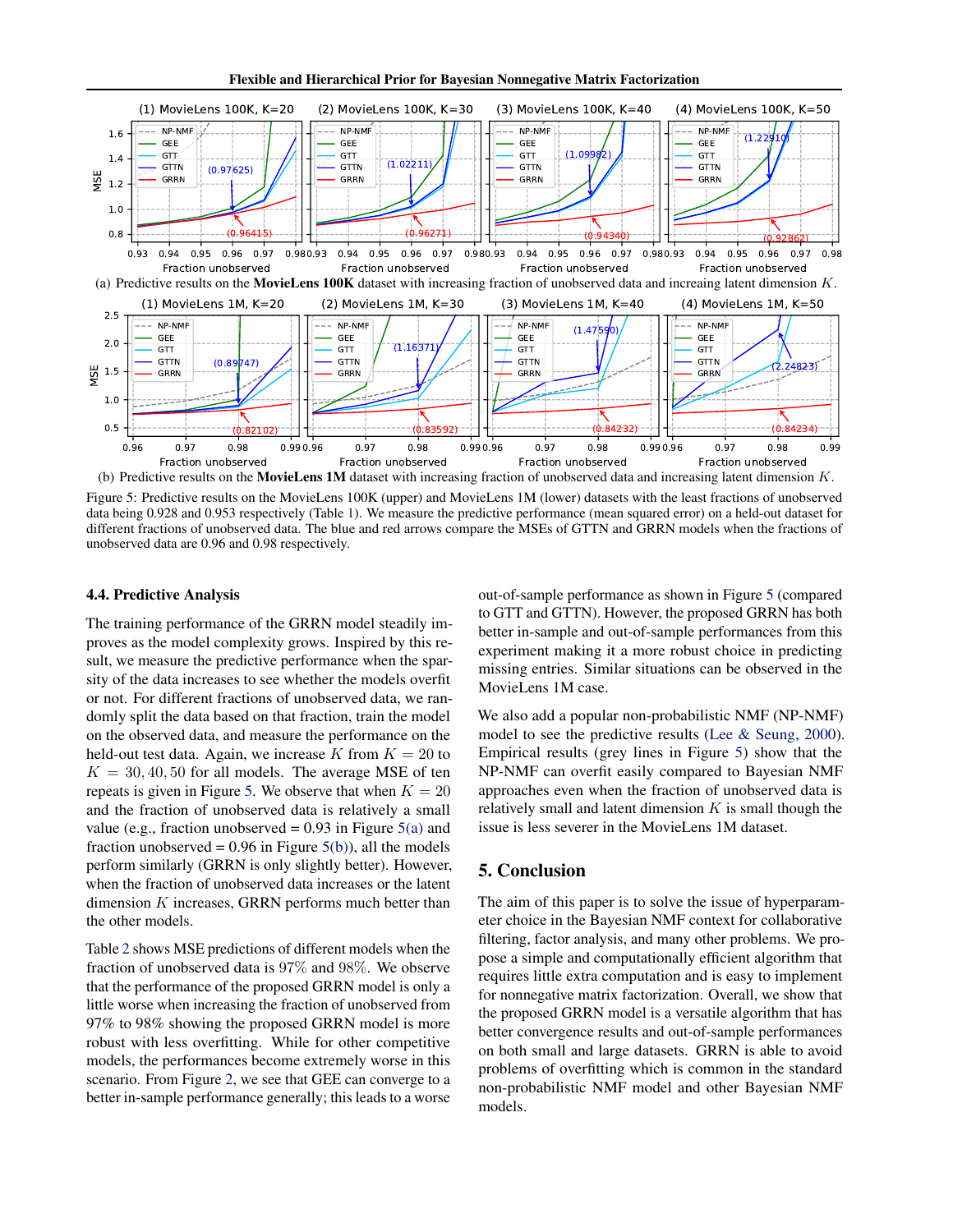## <span id="page-7-0"></span>References

- Brouwer, Thomas and Lio, Pietro. Prior and likelihood choices for Bayesian matrix factorisation on small datasets. *arXiv preprint arXiv:1712.00288*, 2017.
- Chen, Gang, Wang, Fei, and Zhang, Changshui. Collaborative filtering using orthogonal nonnegative matrix trifactorization. *Information Processing & Management*, 45 (3):368–379, 2009.
- Comon, Pierre, Luciani, Xavier, and De Almeida, Andre LF. ´ Tensor decompositions, alternating least squares and other tales. *Journal of Chemometrics: A Journal of the Chemometrics Society*, 23(7-8):393–405, 2009.
- Ding, Chris HQ, Li, Tao, and Jordan, Michael I. Convex and semi-nonnegative matrix factorizations. *IEEE transactions on pattern analysis and machine intelligence*, 32 (1):45–55, 2008.
- Goel, Abhinav, Tung, Caleb, Lu, Yung-Hsiang, and Thiruvathukal, George K. A survey of methods for low-power deep learning and computer vision. In *2020 IEEE 6th World Forum on Internet of Things (WF-IoT)*, pp. 1–6. IEEE, 2020.
- Gopalan, Prem, Ruiz, Francisco J, Ranganath, Rajesh, and Blei, David. Bayesian nonparametric poisson factorization for recommendation systems. In *Artificial Intelligence and Statistics*, pp. 275–283. PMLR, 2014.
- Gopalan, Prem, Hofman, Jake M, and Blei, David M. Scalable recommendation with hierarchical poisson factorization. In *UAI*, pp. 326–335, 2015.
- Harper, F Maxwell and Konstan, Joseph A. The movielens datasets: History and context. *Acm transactions on interactive intelligent systems (tiis)*, 5(4):1–19, 2015.
- Hofmann, Thomas. Probabilistic latent semantic analysis. In *Proceedings of the Fifteenth conference on Uncertainty in artificial intelligence*, pp. 289–296, 1999.
- Lee, Daniel and Seung, H Sebastian. Algorithms for nonnegative matrix factorization. *Advances in neural information processing systems*, 13, 2000.
- Lee, Daniel D and Seung, H Sebastian. Learning the parts of objects by non-negative matrix factorization. *Nature*, 401(6755):788–791, 1999.
- Li, Tao, Zhang, Yi, and Sindhwani, Vikas. A non-negative matrix tri-factorization approach to sentiment classification with lexical prior knowledge. In *Proceedings of the Joint Conference of the 47th Annual Meeting of the ACL and the 4th International Joint Conference on Natural Language Processing of the AFNLP*, pp. 244–252, 2009.
- Lim, Yew Jin and Teh, Yee Whye. Variational Bayesian approach to movie rating prediction. In *Proceedings of KDD cup and workshop*, volume 7, pp. 15–21. Citeseer, 2007.
- Liu, Baoyuan, Wang, Min, Foroosh, Hassan, Tappen, Marshall, and Pensky, Marianna. Sparse convolutional neural networks. In *Proceedings of the IEEE conference on computer vision and pattern recognition*, pp. 806–814, 2015.
- Lu, Jun. Numerical matrix decomposition and its modern applications: A rigorous first course. *arXiv preprint arXiv:2107.02579*, 2021a.
- Lu, Jun. A survey on Bayesian inference for Gaussian mixture model. *arXiv preprint arXiv:2108.11753*, 2021b.
- Lu, Jun. Matrix decomposition and applications. *arXiv preprint arXiv:2201.00145*, 2022.
- Marlin, Benjamin M. Modeling user rating profiles for collaborative filtering. *Advances in neural information processing systems*, 16, 2003.
- Mnih, Andriy and Salakhutdinov, Russ R. Probabilistic matrix factorization. *Advances in neural information processing systems*, 20, 2007.
- Raiko, Tapani, Ilin, Alexander, and Karhunen, Juha. Principal component analysis for large scale problems with lots of missing values. In *European Conference on Machine Learning*, pp. 691–698. Springer, 2007.
- Salakhutdinov, Ruslan and Mnih, Andriy. Bayesian probabilistic matrix factorization using Markov chain Monte Carlo. In *Proceedings of the 25th international conference on Machine learning*, pp. 880–887, 2008.
- Schmidt, Mikkel N and Mohamed, Shakir. Probabilistic non-negative tensor factorization using Markov chain Monte Carlo. In *2009 17th European Signal Processing Conference*, pp. 1918–1922. IEEE, 2009.
- Schmidt, Mikkel N, Winther, Ole, and Hansen, Lars Kai. Bayesian non-negative matrix factorization. In *International Conference on Independent Component Analysis and Signal Separation*, pp. 540–547. Springer, 2009.
- Srebro, Nathan and Jaakkola, Tommi. Weighted low-rank approximations. In *Proceedings of the 20th international conference on machine learning (ICML-03)*, pp. 720–727, 2003.
- Wang, Jim Jing-Yan, Wang, Xiaolei, and Gao, Xin. Nonnegative matrix factorization by maximizing correntropy for cancer clustering. *BMC bioinformatics*, 14(1):1–11, 2013.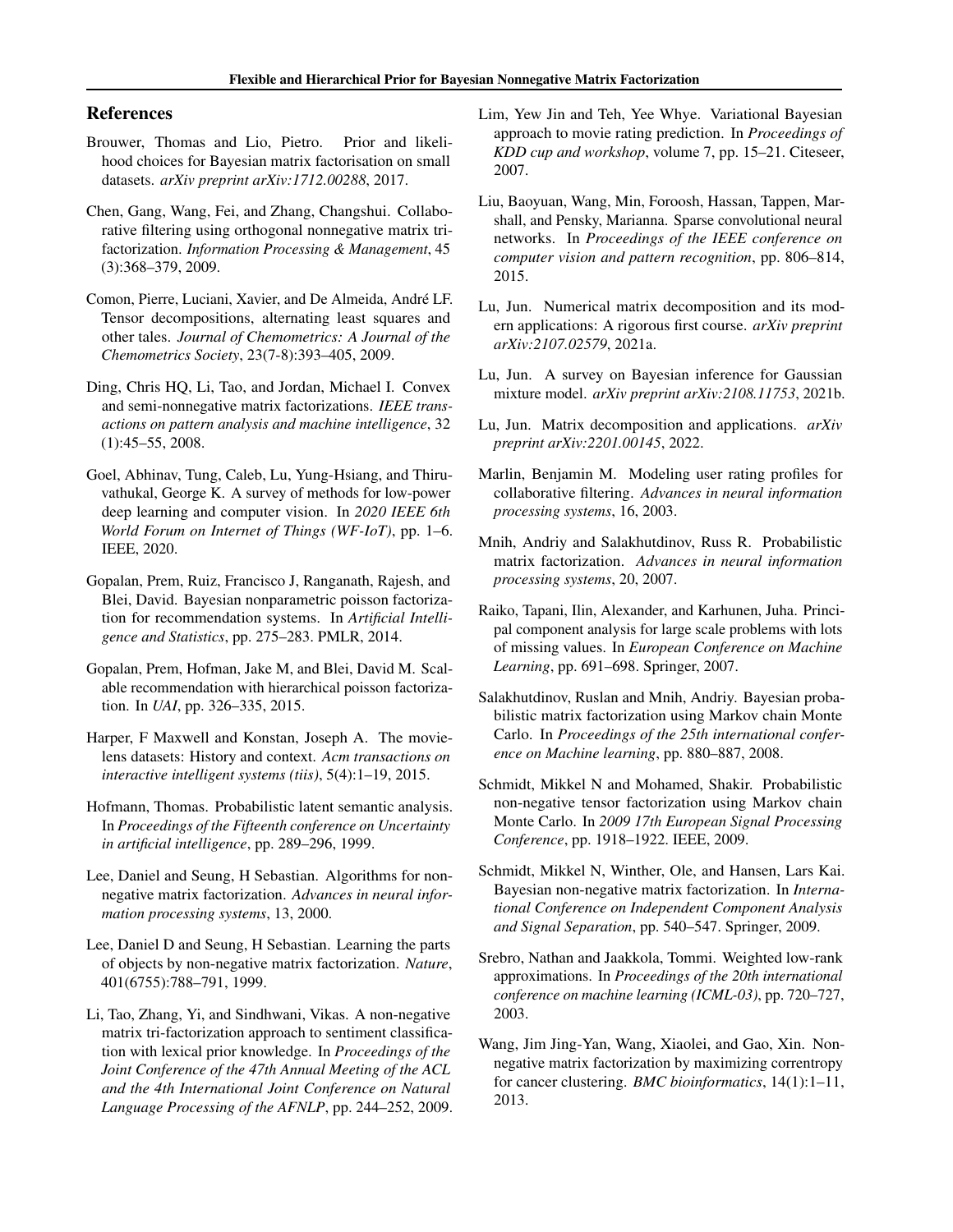## <span id="page-8-0"></span>A. Derivation of Gibbs Sampler for GRRN Model

In this section, we give the derivation of Gibbs sampler for the proposed GRRN model. As shown in the main paper, the observed data  $(m, n)$ -th entry  $a_{mn}$  of matrix  $A$  is modeled using a Gaussian likelihood with variance  $\sigma^2$  and mean given by the latent decomposition  $w_m^{\top} z_n$  (Eq. [\(1\)](#page-1-0)),

$$
p(a_{mn}|\mathbf{w}_m^{\top}\mathbf{z}_n, \sigma^2) = \mathcal{N}(a_{mn}|\mathbf{w}_m^{\top}\mathbf{z}_n, \sigma^2).
$$
 (12)

We choose a conjugate prior on the data variance, an inverse-Gamma distribution with shape  $\alpha_{\sigma}$  and scale  $\beta_{\sigma}$ ,

$$
p(\sigma^2|\alpha_{\sigma}, \beta_{\sigma}) = \mathcal{G}^{-1}(\sigma^2|\alpha_{\sigma}, \beta_{\sigma}).
$$
\n(13)

We assume further that the latent variable  $w_{mk}$ 's are drawn from a rectified-normal prior,

$$
p(w_{mk}|\cdot) = \mathcal{RN}(w_{mk}|\mu_{mk}^W, (\tau_{mk}^W)^{-1}, \lambda_{mk}^W) = \mathcal{TN}\left(x|\frac{\tau_{mk}^W\mu_{mk} - \lambda_{mk}^W}{\tau_{mk}^W}, (\tau_{mk}^W)^{-1}\right). \tag{14}
$$

Similarly, the latent variable  $z_{kn}$ 's are also drawn from the same rectified-normal prior. This prior serves to enforce the nonnegativity constraint on the components  $W, Z$ , and is conjugate to the Gaussian likelihood. Moreover, we place a RN-scaled-normal-Gamma hyperprior over the parameters of the rectified-normal prior,

$$
\mu_{mk}^W, \tau_{mk}^W, \lambda_{mk}^W | \mu_\mu, \tau_\mu, a, b, \alpha_\lambda, \beta_\lambda \sim \mathcal{RNSNG}(\mu_{mk}^W, \tau_{mk}^W, \lambda_{mk}^W | \mu_\mu, (\tau_\mu)^{-1}, a, b, \alpha_\lambda, \beta_\lambda) \propto C(\mu_{mk}^W, \tau_{mk}^W, \lambda_{mk}^W) \cdot \mathcal{N}(\mu_{mk}^W | \mu_\mu, (\tau_\mu)^{-1}) \cdot \mathcal{G}(\tau_{mk}^W | a, b) \cdot \mathcal{G}(\lambda_{mk}^W | \alpha_\lambda, \beta_\lambda); \n\mu_{kn}^Z, \tau_{kn}^Z, \lambda_{kn}^Z | \mu_\mu, \tau_\mu, a, b, \alpha_\lambda, \beta_\lambda \sim \mathcal{RNSNG}(\mu_{kn}^Z, \tau_{kn}^Z, \lambda_{kn}^Z | \mu_\mu, (\tau_\mu)^{-1}, a, b, \alpha_\lambda, \beta_\lambda).
$$

Following from the graphical representation of the GRRN model in Figure [1,](#page-2-0) the conditional density of  $\mu_{mk}^W$  can be derived,

$$
p(\mu_{mk}^{W}|\tau_{mk}^{W}, \lambda_{mk}^{W}, \mu_{\mu}, \tau_{\mu}, a, b, \alpha_{\lambda}, \beta_{\lambda}, w_{mk}, \mu_{\mu,m}^{W}|\tau_{mk}^{W}) \propto \mathcal{RN}(w_{mk}|\mu_{mk}^{W}, (\tau_{mk}^{W})^{-1}, \lambda_{mk}^{W}) \times C(\mu_{mk}^{W}, \tau_{mk}^{W}, \lambda_{mk}^{W}) \cdot \mathcal{N}(\mu_{mk}^{W}|\mu_{\mu}, (\tau_{\mu})^{-1}) \cdot \mathcal{G}(\tau_{mk}^{W}|a, b) \cdot \mathcal{G}(\lambda_{mk}^{W}|\alpha_{\lambda}, \beta_{\lambda}) = \mathcal{N}(w_{mk}|\mu_{mk}^{W}, (\tau_{mk}^{W})^{-1}) \cdot \mathcal{L}(w_{mk}|\tau_{mk}^{W}) \cdot \mathcal{N}(\mu_{mk}^{W}|\mu_{\mu}, (\tau_{\mu})^{-1}) \cdot \mathcal{G}(\tau_{mk}^{W}|\overline{a}, \overline{b}) \cdot \mathcal{G}(\lambda_{mk}^{W}|\overline{a}, \overline{\beta_{\lambda}}) \propto \mathcal{N}(w_{mk}|\mu_{mk}^{W}, (\tau_{mk}^{W})^{-1})\mathcal{N}(\mu_{mk}^{W}|\mu_{\mu}, (\tau_{\mu})^{-1}) \propto \mathcal{N}(\mu_{mk}^{W}|\widetilde{m}, \widetilde{t}^{-1}),
$$
\n(15)

where  $\tilde{t} = \tau_{mk}^W + \tau_{\mu}, \tilde{m} = (\tau_{mk}^W w_{mk} + \tau_{\mu} \mu_{\mu}) / \tilde{t}$ . The conditional density of  $\tau_{mk}^W$  is,

$$
p(\tau_{mk}^{W}|\mu_{mk}^{W}, \lambda_{mk}^{W}, \mu_{\mu}, \tau_{\mu}, a, b, \alpha_{\lambda}, \beta_{\lambda}, w_{mk}, \mu_{\text{max}}^{W}, \tau_{mk}^{W}) \propto \mathcal{RN}(w_{mk}|\mu_{mk}^{W}, (\tau_{mk}^{W})^{-1}, \lambda_{mk}^{W}) \times C(\mu_{mk}^{W}, \tau_{mk}^{W}, \lambda_{mk}^{W}) \cdot \mathcal{N}(\mu_{mk}^{W}|\mu_{\mu}, (\tau_{\mu})^{-1}) \cdot \mathcal{G}(\tau_{mk}^{W}|a, b) \cdot \mathcal{G}(\lambda_{mk}^{W}|\alpha_{\lambda}, \beta_{\lambda}) = \mathcal{N}(w_{mk}|\mu_{mk}^{W}, (\tau_{mk}^{W})^{-1}) \cdot \mathcal{E}(w_{mk}|\tau_{mk}^{W}) \cdot \mathcal{N}(\mu_{mk}^{W}|\mu_{\mu}, (\tau_{\mu})^{-1}) \cdot \mathcal{G}(\tau_{mk}^{W}|a, b) \cdot \mathcal{G}(\lambda_{mk}^{W}|\alpha_{\lambda}, \beta_{\lambda}) \propto \mathcal{N}(w_{mk}|\mu_{mk}^{W}, (\tau_{mk}^{W})^{-1})\mathcal{G}(\tau_{mk}^{W}|a, b) \propto (\tau_{mk}^{W})^{a+\frac{1}{2}-1} \exp\left\{-\left(b+\frac{(w_{mk}-\mu_{mk}^{W})^{2}}{2}\right)\tau_{mk}^{W}\right\} \propto \mathcal{G}(\tau_{mk}^{W}|\tilde{a}, \tilde{b}),
$$
\n(16)

where  $\widetilde{a} = a + \frac{1}{2}, \widetilde{b} = b + \frac{(w_{mk} - \mu_{mk}^W)^2}{2}$  $\frac{(-\mu_{mk}^W)^2}{2}$ . And the conditional density of  $\lambda_{mk}^W$  is,

$$
p(\lambda_{mk}^{W}|\mu_{mk}^{W}, \tau_{mk}^{W}, \mu_{\mu}, \tau_{\mu}, a, b, \alpha_{\lambda}, \beta_{\lambda}, w_{mk}, \mu_{\text{mk}}^{W}, \tau_{mk}^{W}) \propto \mathcal{RN}(w_{mk}|\mu_{mk}^{W}, (\tau_{mk}^{W})^{-1}, \lambda_{mk}^{W}) \times C(\mu_{mk}^{W}, \tau_{mk}^{W}, \lambda_{mk}^{W}) \cdot \mathcal{N}(\mu_{mk}^{W}|\mu_{\mu}, (\tau_{\mu})^{-1}) \cdot \mathcal{G}(\tau_{mk}^{W}|a, b) \cdot \mathcal{G}(\lambda_{mk}^{W}|\alpha_{\lambda}, \beta_{\lambda}) = \mathcal{N}(w_{mk}|\mu_{mk}^{W}, (\tau_{mk}^{W})^{-1}) \cdot \mathcal{E}(w_{mk}|\lambda_{mk}^{W}) \cdot \mathcal{N}(\mu_{mk}^{W}|\mu_{\mu}, (\tau_{\mu})^{-1}) \cdot \mathcal{G}(\tau_{mk}^{W}|\overline{a}, b) \cdot \mathcal{G}(\lambda_{mk}^{W}|\alpha_{\lambda}, \beta_{\lambda}) \propto \mathcal{E}(w_{mk}|\lambda_{mk}^{W})\mathcal{G}(\lambda_{mk}^{W}|\alpha_{\lambda}, \beta_{\lambda}) \propto \mathcal{G}(\lambda_{mk}^{W}|\overline{\alpha_{\lambda}, \beta_{\lambda}}),
$$
\n(17)

where  $\widetilde{\alpha_{\lambda}} = \alpha_{\lambda} + 1$ ,  $\widetilde{\beta_{\lambda}} = \beta_{\lambda} + w_{mk}$ . And the prior parameter  $\alpha_{\lambda}$  can be interpreted as the number of prior observations, and  $\beta_{\lambda}$  as the prior value of  $w_{mk}$ . If one prefers a sparse decomposition,  $\beta_{\lambda}$  can be chosen with a small value, e.g., 0.1.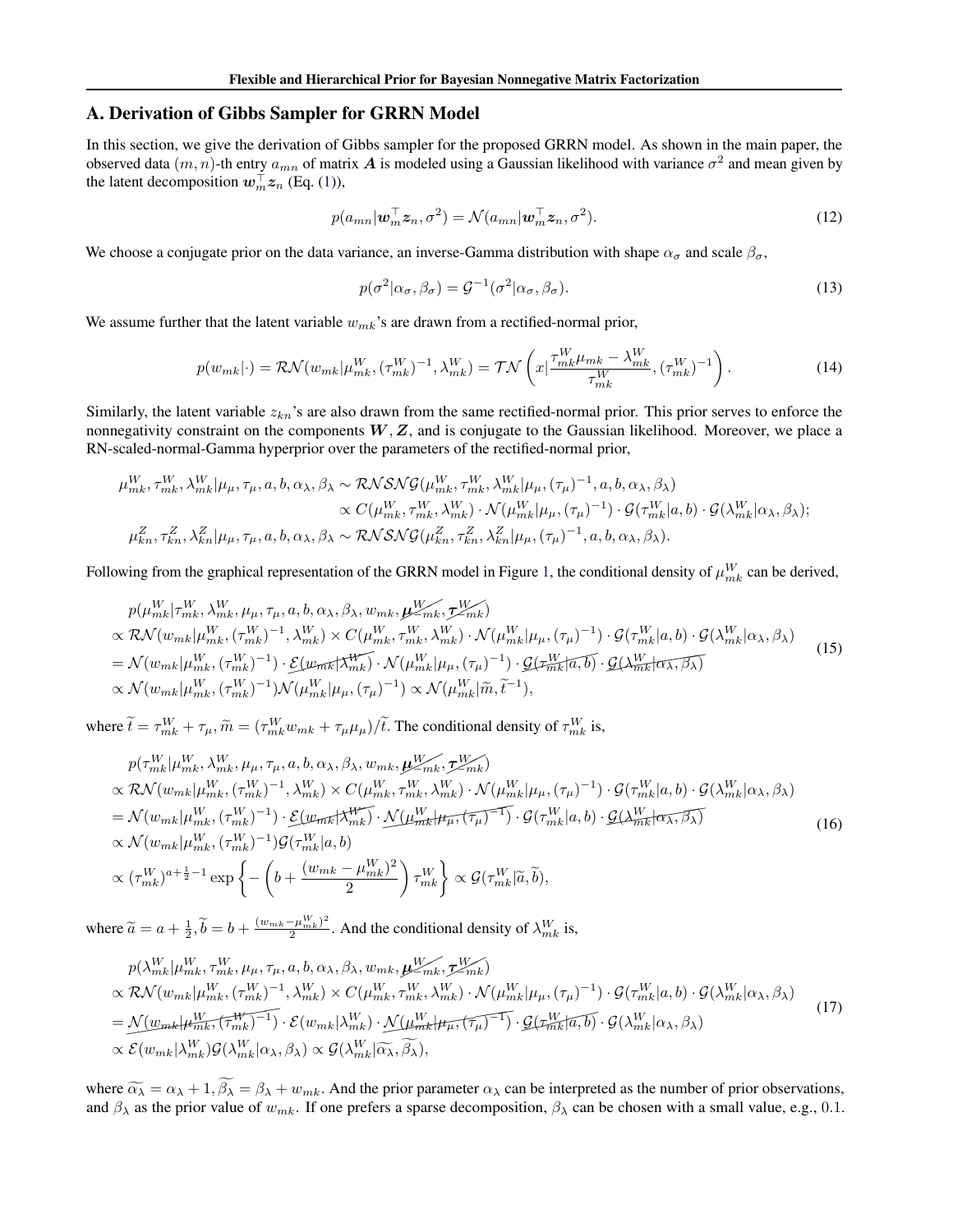<span id="page-9-0"></span>Or a large value, e.g.,  $\beta_{\lambda} = 100$ , can be applied since we are in the NMF context; a large value in W will enforce the counterparts in  $Z$  to have small values. Finally, the conditional density of  $w_{mk}$  is,

$$
p(w_{mk}|\sigma^2, \mathbf{W}_{-mk}, \mathbf{Z}, \boldsymbol{\mu}^W, \boldsymbol{\tau}^W, \boldsymbol{\lambda}^W, \boldsymbol{\mu}^Z, \boldsymbol{\tau}^Z, \boldsymbol{\lambda}^Z) \propto p(\mathbf{A}|\mathbf{W}, \mathbf{Z}, \sigma^2) \times p(w_{mk}|\mu_{mk}, \tau_{mk}, \lambda_{mk})
$$
  
\n
$$
\propto \prod_{i,j=1}^{M,N} \mathcal{N}(a_{ij}|\mathbf{w}_i^\top \mathbf{z}_j, \sigma^2) \times \mathcal{RN}(\mu_{mk}, (\tau_{mk})^{-1}, \lambda_{mk}) \propto \prod_{i,j=1}^{M,N} \mathcal{N}(a_{ij}|\mathbf{w}_i^\top \mathbf{z}_j, \sigma^2) \times \mathcal{TN} \left( \frac{\tau_{mk}^W \mu_{mk}^W - \lambda_{mk}^W}{\tau_{mk}^W}, (\tau_{mk})^{-1} \right)
$$
  
\n
$$
\propto \exp \left\{ -\left( \frac{\sum_{j=1}^N z_{kj}^2}{2\sigma^2} + \frac{\tau_{mk}^W}{2} \right) w_{mk}^2 + w_{mk} \left( \frac{1}{\sigma^2} \sum_{j=1}^N z_{kj} (a_{mj} - \sum_{i \neq k}^K w_{mk} z_{ij}) + \tau_{mk}^W \mu' \right) \right\} u(w_{mk})
$$
  
\n
$$
\propto \mathcal{N}(w_{mk}|\widetilde{\mu_{mk}}, \widetilde{\sigma_{mk}^2}) u(w_{mk}) = \mathcal{TN}(w_{mk}|\widetilde{\mu_{mk}}, \widetilde{\sigma_{mk}^2}),
$$
\n(18)

where  $\widetilde{\sigma_{mk}^2} = \frac{\sigma^2}{\sum_{i=1}^N z_{ki}^2}$  $\frac{\sigma^2}{\sum_{j=1}^N z_{kj}^2 + \tau_{mk}^W \cdot \sigma^2}$  is the posterior "parent variance" of the normal distribution with posterior "parent mean"

$$
\widetilde{\mu_{mk}} = \left(\frac{1}{\sigma^2} \sum_{j=1}^N z_{kj}(a_{mj} - \sum_{i \neq k}^K w_{mk} z_{ij}) + \tau_{mk}^W \mu'\right) \cdot \widetilde{\sigma_{mk}^2}.
$$

with  $\mu' = \frac{\tau_{mk}^W \mu_{mk}^W - \lambda_{mk}^W}{\tau_{mk}^W}$  being the "parent mean" of the truncated-normal density. The full procedure is already formulated in Algorithm [1.](#page-3-0)

## B. Gibbs Sampling Algorithms of Other NMF Models

In this section, we give the posteriors for competitive Bayesian NMF models that we will compare in the paper, namely, the GEE, GTT, and GTTN models.

#### B.1. Gaussian Likelihood with Exponential Priors (GEE) Model



Figure 6: Graphical model representation of GEE, GTT, and GTTN models. Orange circles represent observed and latent variables, green circles denote prior variables, and plates represent repeated variables. "/" in the variable represents "or", and comma "," in the variable represents "and".

The Gaussian Exponential-Exponential (GEE) model is perhaps the simplest one for Bayesian NMF [\(Schmidt et al.,](#page-7-0) [2009\)](#page-7-0) where each entry  $a_{mn}$  of matrix  $A$  is again modeled using a Gaussian likelihood with variance  $\sigma^2$  and mean given by the latent decomposition  $w_m^\top z_n$  (Eq. [\(3\)](#page-2-0), this will be default for GTT and GTTN models as well). The graphical representation is shown in Figure 6(a). The model places independent exponential priors over the entries of  $W, Z$ ,

$$
w_{mk} \sim \mathcal{E}(w_{mk}|\lambda_{mk}^W), \qquad z_{kn} \sim \mathcal{E}(z_{kn}|\lambda_{kn}^W).
$$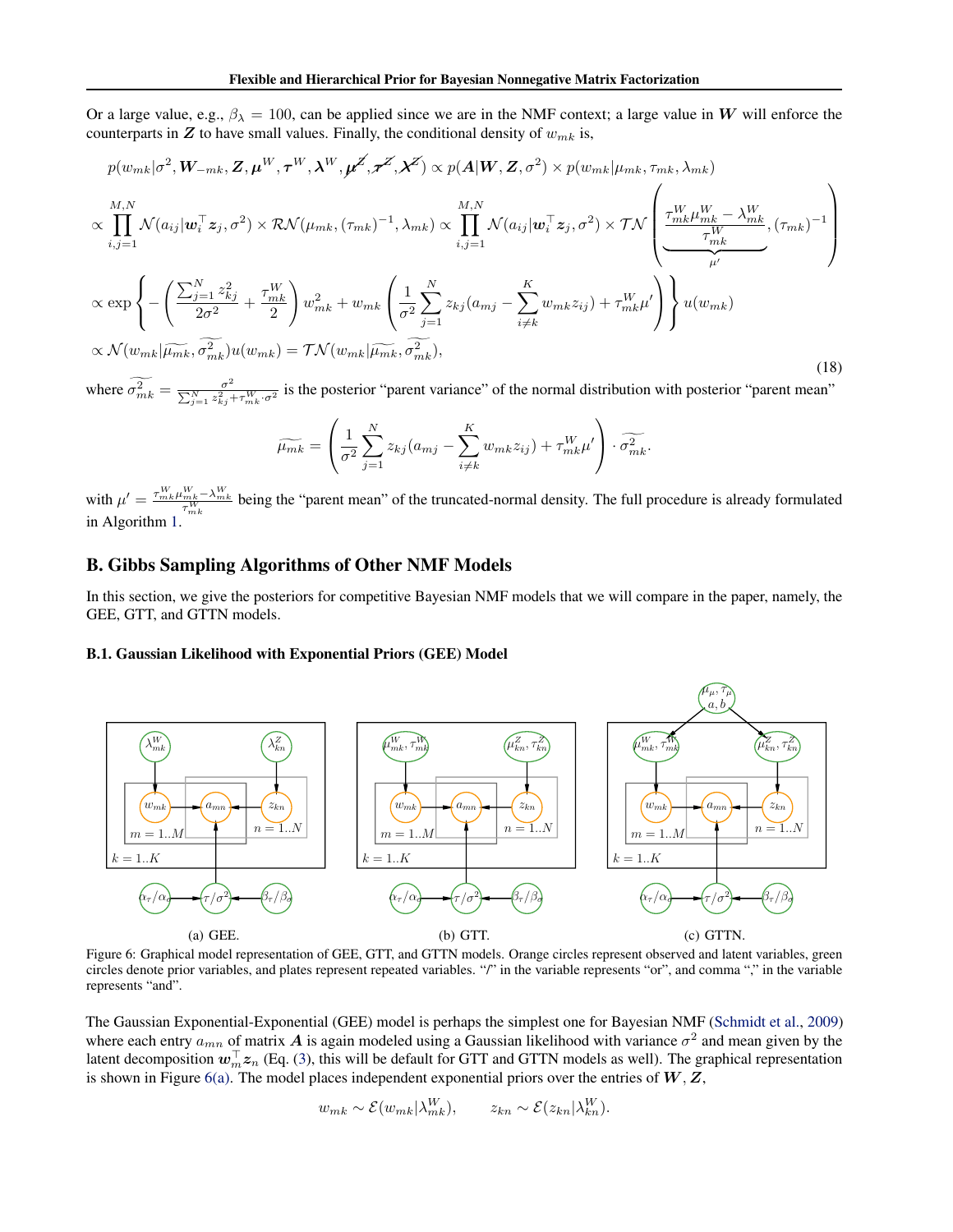The product of a Gaussian and an exponential distribution leads to a truncated-normal posterior,

$$
p(w_{mk}|\sigma^2, \mathbf{W}_{-mk}, \mathbf{Z}, \lambda_{mk}^W, \mathbf{A}) = \mathcal{TN}(w_{mk}|\widetilde{\mu_{mk}}, \widetilde{\sigma_{mk}^2}),
$$

where  $\widetilde{\sigma_{mk}^2} = \frac{\sigma^2}{\sum_{i=1}^{N}}$  $\frac{\sigma^2}{\sum_{j=1}^{N} z_{kj}^2}$  is the posterior "parent variance" of the normal distribution with mean  $\widetilde{\mu_{mk}}$ , that is,

$$
\widetilde{\mu_{mk}} = \left(-\lambda_{mk}^W + \frac{1}{\sigma^2} \sum_{j=1}^N z_{kj} \left(a_{mj} - \sum_{i \neq k}^K w_{mi} z_{ij}\right)\right) \cdot \widetilde{\sigma_{mk}^2}
$$

is the posterior "parent mean" of the normal distribution, and  $\mathcal{TN}(x|\mu,\sigma^2)$  is the *truncated normal density* with "parent mean"  $\mu$  and "parent variance"  $\sigma^2$ . Or after rearrangement, the posterior density of  $w_{mk}$  can be equivalently described by

$$
p(w_{mk}|\sigma^2, \mathbf{W}_{-mk}, \mathbf{Z}, \lambda, \mathbf{A}) = \mathcal{RN}(w_{mk}|\widehat{\mu_{mk}}, \widehat{\sigma}_{mk}^2, \lambda_{mk}^W),
$$

where  $\widehat{\sigma_{mk}^2} = \widetilde{\sigma_{mk}^2} = \frac{\sigma^2}{\sum_{i=1}^{N}}$  $\frac{\sigma^2}{\sum_{j=1}^{N} z_{kj}^2}$  is the posterior "parent variance" of the normal distribution with "parent mean"  $\widehat{\mu_{mk}}$ ,

$$
\widehat{\mu_{mk}} = \frac{1}{\sum_{j=1}^{N} z_{kj}^2} \cdot \sum_{j=1}^{N} z_{kj} \bigg( a_{mj} - \sum_{i \neq k}^{K} w_{mi} z_{ij} \bigg).
$$

Due to symmetry, a similar expression for  $z_{kn}$  can be easily derived. And the condition density of  $\sigma^2$  is the same as that in the GRRN model (Eq. [\(11\)](#page-4-0)).

### B.2. Gaussian Likelihood with Truncated-Normal Priors (GTT) Model

The Gaussian Truncated-Normal (GTT) model is discussed in [Brouwer & Lio](#page-7-0) [\(2017\)](#page-7-0) where entry  $a_{mn}$  of matrix A is again modeled using a Gaussian likelihood with variance  $\sigma^2$  and mean given by the latent decomposition  $w_m^{\top} z_n$  (Eq. [\(3\)](#page-2-0)) and truncated-normal priors are used over factor matrices. The graphical representation of the GTT model is shown in Figure [6\(b\).](#page-9-0) We use the truncated-normal distribution as the priors for entries of  $W, Z$ ,

$$
w_{mk} \sim \mathcal{TN}(w_{mk}|\mu_{mk}^W, (\tau_{mk}^W)^{-1}), \qquad z_{kn} \sim \mathcal{TN}(z_{kn}|\mu_{kn}^Z, (\tau_{kn}^Z)^{-1}).
$$

The product of a Gaussian and a truncated-normal distribution leads to a truncated-normal density as well,

$$
p(w_{mk}|\sigma^2, \mathbf{W}_{-mk}, \mathbf{Z}, \mu_{mk}^W, (\tau_{mk}^W)^{-1}, \mathbf{A}) = \mathcal{TN}(w_{mk}|\widetilde{\mu_{mk}}, \widetilde{\sigma_{mk}^2}),
$$

where  $\widetilde{\sigma_{mk}^2} = \frac{\sigma^2}{\sum_{i=1}^N z_{ki}^2}$  $\frac{\sigma^2}{\sum_{j=1}^N z_{kj}^2 + \tau_{mk}^W \cdot \sigma^2}$  is the posterior "parent variance" of the normal distribution with mean  $\widetilde{\mu_{mk}}$ , that is,

$$
\widetilde{\mu_{mk}} = \left(\frac{1}{\sigma^2} \sum_{j=1}^N z_{kj} \left(a_{mj} - \sum_{i \neq k}^K w_{mi} z_{ij}\right) + \tau_{mk}^W \mu_{mk}^W\right) \cdot \widetilde{\sigma_{mk}^2}
$$

is the posterior "parent mean" of the normal distribution. Again, due to symmetry, a similar expression for  $z_{kn}$  can be easily derived. And the condition density of  $\sigma^2$  is the same as that in the GRRN model (Eq. [\(11\)](#page-4-0)).

#### B.3. Gaussian Likelihood with Truncated-Normal and Hierarchical Priors (GTTN) Model

Similar to the GRRN model, we can further prior over the parameters of the truncated-normal distributions (Figure  $6(c)$ ) based on the GTT model, hence the name GTTN model. The hierarchical prior is proposed in [Schmidt & Mohamed](#page-7-0) [\(2009\)](#page-7-0) and further discussed in [Brouwer & Lio](#page-7-0) [\(2017\)](#page-7-0). A convenient prior called *TN-scaled-normal-Gamma* distribution is used (or a *TN-scaled-normal-inverse-Gamma* prior for mean and variance parameters):

$$
\mu_{mk}^W, \tau_{mk}^W | \mu_\mu, \tau_\mu, a, b \sim \mathcal{TN} \mathcal{SNG}(\mu_{mk}^W, \tau_{mk}^W | \mu_\mu, (\tau_\mu)^{-1}, a, b)
$$
  

$$
\propto \frac{1}{\sqrt{\tau_{mk}^W}} \left( 1 - \Phi\left( -\mu_{mk}^W \sqrt{\tau_{mk}^W} \right) \right) \cdot \mathcal{N}(\mu_{mk}^W | \mu_\mu, (\tau_\mu)^{-1}) \cdot \mathcal{G}(\tau_{mk}^W | a, b);
$$
  

$$
\mu_{kn}^Z, \tau_{kn}^Z | \mu_\mu, \tau_\mu, a, b \sim \mathcal{TN} \mathcal{SNG}(\mu_{kn}^Z, \tau_{kn}^Z | \mu_\mu, (\tau_\mu)^{-1}, a, b).
$$